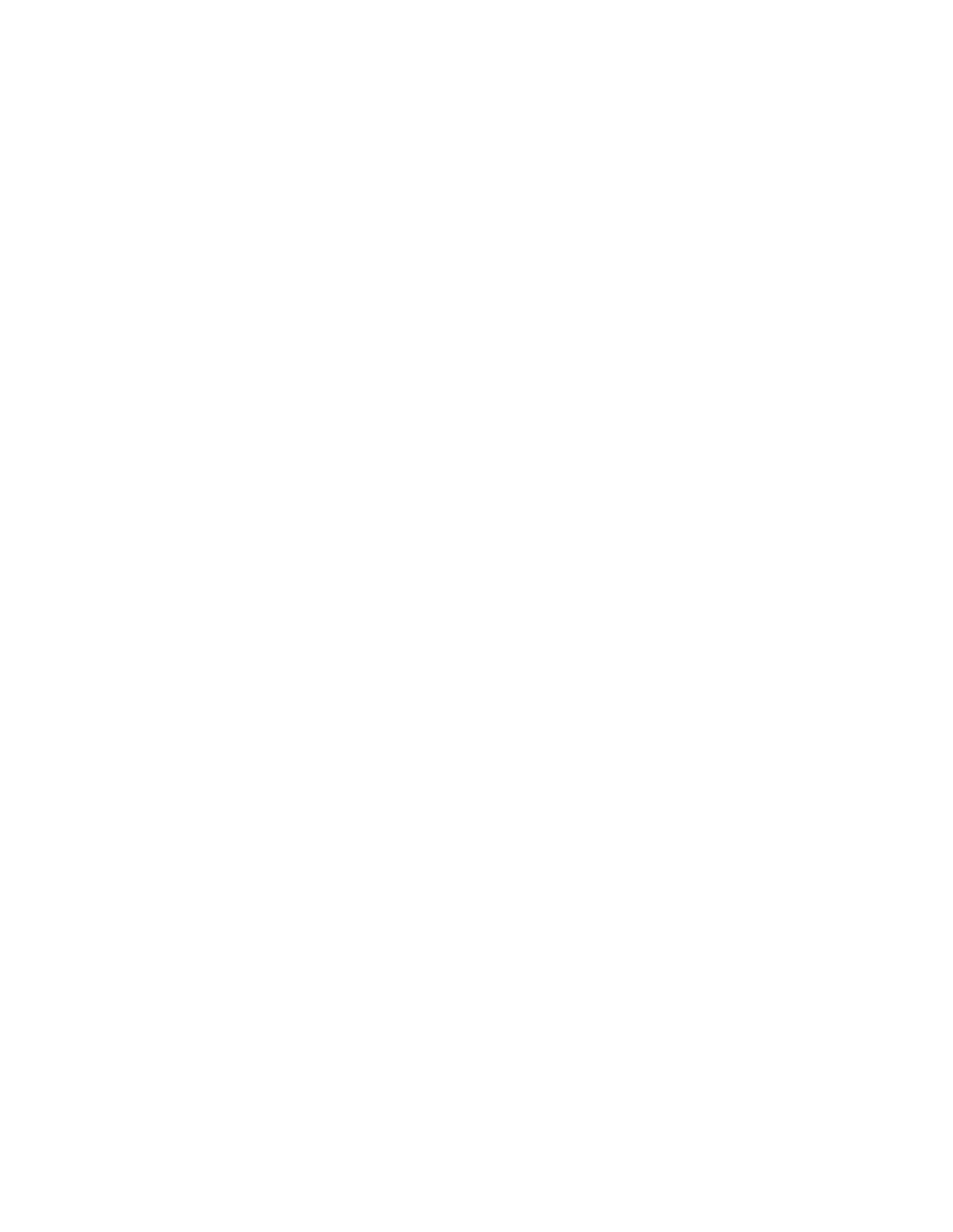**Means and Strategies** When fully populated, ARC will be a comprehensive, self-service, online "card catalog" of descriptions of our nationwide holdings. Previously, to locate records you wanted to see or copy, you had to search through various published and unpublished catalogs, indexes, and lists, many of which were out of date, out of print, or available in one location only. ARC will ensure that anyone, anywhere with an Internet connection can browse descriptions of all of our holdings, including electronic records, in our Washington, DC, area archives, regional archives, and Presidential libraries. ARC also contains links to more than 125,000 digital images of some of our most popular and interesting holdings. The available online historical documents include many of the holdings highlighted in NARA's permanent Public Vaults exhibit.

In developing ARC, we built two systems—a read-only web version of the system for use by staff and the public, and a data entry system in which archivists enter and edit records descriptions. Fully launched in 2004, we have worked steadily since that time to get more descriptions of our holdings in ARC. Today, ARC contains more than one million descriptions. But with 65 years worth of existing descriptive information to place into ARC, we have a multi-year challenge ahead.

We are undertaking a major effort to put the data from existing finding aids into ARC. This project includes folder and item lists, and a wide variety of indexes. We expect it to add hundreds of thousands of detailed descriptions to ARC, and to provide a valuable tool for researchers. We are also working to redesign the ARC web interface, the public face of ARC. The redesign will provide an improved easierto-navigate user interface based on customer feedback.

| <b>Performance Data</b>                                                                             | FY 2003      | FY 2004 | FY 2005 | FY 2006 | FY 2007 | <b>FY 2008</b> |
|-----------------------------------------------------------------------------------------------------|--------------|---------|---------|---------|---------|----------------|
| Performance target for traditional holdings in an<br>online catalog.                                | 25           | 30      | 40      | 50      | 55      | 60             |
| Percent of traditional holdings in an online catalog.                                               | 20           | 33      | 43      | 51      | 56      |                |
| Number of traditional holdings described in an<br>online catalog (thousands of cubic feet).         | 602          | 1,033   | 1,366   | 1,671   | 1,886   |                |
| Number of traditional holdings in NARA (thousands<br>of cubic feet).                                | 3,025        | 3,100   | 3,167   | 3,299   | 3,349   |                |
| Performance target for artifact holdings in an online<br>catalog.                                   | 25           | 30      | 40      | 50      | 55      | 60             |
| Percent of artifact holdings in an online catalog.                                                  | 17           | 40      | 43      | 57      | 57      |                |
| Number of artifact holdings described in an online<br>catalog (thousands of items).                 | 90           | 215     | 233     | 309     | 309     |                |
| Number of artifact holdings in NARA (thousands of<br>items).                                        | 528          | 540     | 544     | 544     | 544     |                |
| Performance target for electronic holdings in an<br>online catalog.                                 | $\theta$     | 5       | 10      | 20      | 55      | 60             |
| Percent of electronic holdings in an online catalog.                                                | $\mathbf{0}$ | 17      | 63      | 98      | 99      |                |
| Number of electronic holdings described in an online<br>catalog (millions of logical data records). |              | 535     | 2,539   | 4,517   | 4,692   |                |
| Number of electronic holdings in NARA (millions of<br>logical data records).                        |              | 3,225   | 4,037   | 4,612   | 4,737   |                |
| Number of series described in ARC (cumulative).                                                     |              |         |         |         | 49,691  |                |
| Number of ARC users (in thousands of visits*).                                                      |              | 158     | 286     | 254     | 290     |                |

## **Verification and Validation**

## *Milestones*

• Testing and launch of ARC data entry system completed.

**FY 2004** • ARC rollout to 97 percent of NARA archival units nationwide complete.